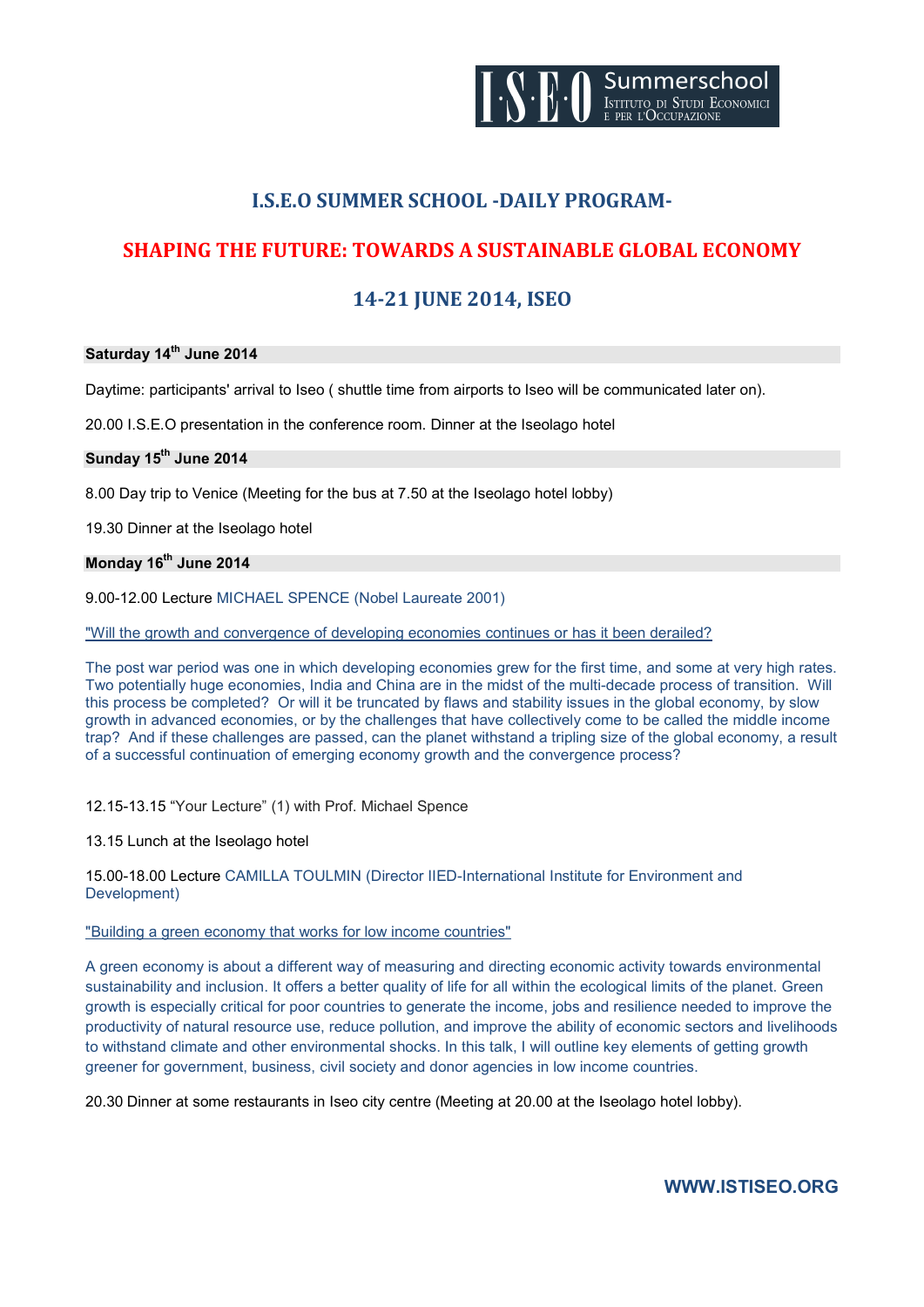

#### **Tuesday 17th June 2014**

9.30- 12.30 Lecture RICHARD TOL ( Sussex University)

"International climate policy"

The lecture will review the economic impacts of climate change and climate policy, and derive the first-best response to the climate problem. It will also contrast optimal to actual climate policy, and discuss the political economy of the difference. Richard Tol will eventually sketch a way to solve the climate problem.

12.30 Lunch at the Iseolago hotel

Afternoon: Activity to be announced

20.00 Dinner at the Iseolago hotel

### **Wednesday 18th June 2014**

9.00-12.00 Lecture JAMES MIRRLEES ( Nobel Laureate 1996)

"Urbanization in a global economy"

The size and form of cities as they grow is a major influence on pollution, congestion, water use, and risks of emergency among other sustainability issues. The lecture will discuss the economic theory of optimal urbanization and some of the practical implications, for taxes, subsidies and planning controls

12.15-13.15 "Your Lecture" (3) with Prof. James Mirrlees

13.15 Lunch at the hotel

15.00-18.00 Lecture EMANUELE FERRAGINA (Oxford University)

"Welfare state, equality and social capital: theory and practice"

This lecture revisits the debate on the relation between the welfare state, equality and social capital. Does an extensive welfare state create or reduce social capital? Do different welfare state configurations contribute to the creation/destruction of social networks, shared norms, and (institutional and interpersonal) trust?

20.30 Dinner in pizzeria " I Platani" in Iseo . (Meeting at 19.50 at the Iseolago hotel lobby)

#### **Thursday 19th June 2014**

9.00 Group picture

10-12 Public Conference in Brescia with Nobel Laureates JAMES MIRRLEES and ROBERT ENGLE

12.30 Lunch in Brescia

14.00-16.00 Guided tour in Brescia

20.30 Gala dinner with certificates delivery at Berlucchi, one of the most prestigious Franciacorta winery. (the gala dinner will be anticipated by a guided tour to the wine cellar. Cocktail attire is required).

## **Friday 20th June 2014**

9.30-12.30 Lecture ROBERT ENGLE ( Nobel Laureate 2003)